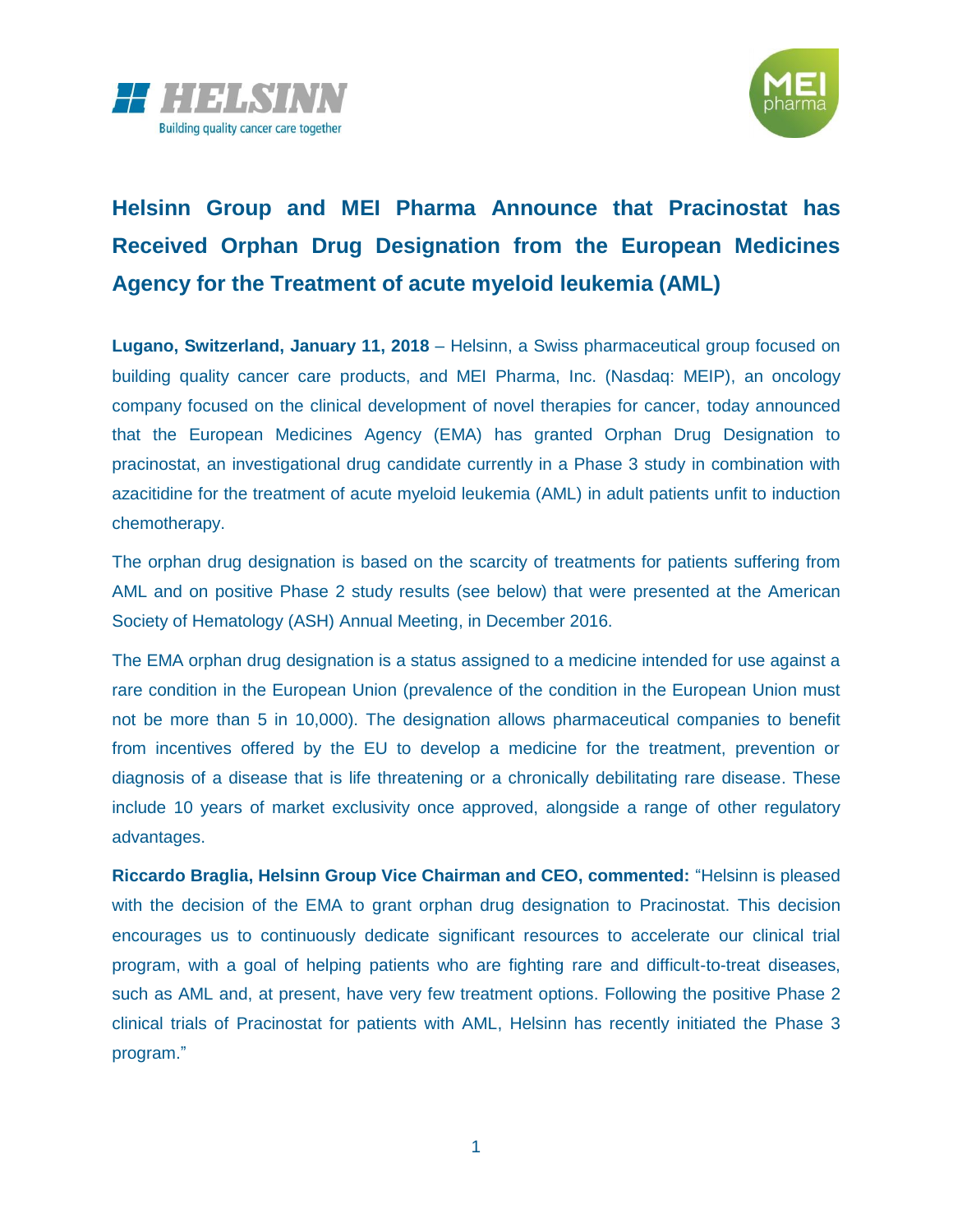



"This designation from the EMA recognizes the potential that Pracinostat holds in addressing a significant unmet need for those suffering with AML," **said Daniel P. Gold, Ph.D., President and Chief Executive Officer of MEI Pharma.** "This represents another important milestone in the global development strategy for Pracinostat."

#### *1 st patient randomized in Phase 3 trial:*

In August of 2017, Helsinn and MEI Pharma announced that the first patient has been dosed in the pivotal Phase 3 study of the investigational agent Pracinostat in combination with Azacitidine in adults with newly diagnosed acute myeloid leukemia (AML) who are unfit to receive intensive induction chemotherapy. The primary endpoint of the study is overall survival. Secondary endpoints include, among others, morphologic complete remission (CR) rate, cytogenetic complete remission and complete remission without minimal residual disease.

#### *Phase 2 study results for Pracinostat for the treatment of AML:*

Results from a Phase 2 open-label, single-arm, multicenter study of pracinostat and azacitidine in 50 patients aged ≥ 65 years with newly diagnosed AML not eligible for induction chemotherapy showed a median overall survival of 19.1 (95%CI: 10.0-26.5) months, one-year survival of 62% and a CR rate of 42%. These results were presented at the American Society of Hematology (ASH) Annual Meeting in December 2016.

#### **About AML**

AML is the most common acute leukemia affecting adults, and its incidence is expected to continue to increase as the population ages. The American Cancer Society estimates about 21,380 new cases and 10,590 deaths from AML in the U.S. for 2017; the average age of a patient with AML is about 67 years. According to the Surveillance of Rare Cancers in Europe project, the incidence of AML in Europe is 3.7 per 100,000. There are currently no drugs approved in the U.S. to treat AML in patients who are unfit for intensive induction chemotherapy, though hypomethylating agents are recommended by the National Comprehensive Cancer Network (NCCN) guidelines. In the EU, Azacitidine is approved for the treatment of adult patients who are not eligible for hematopoietic stem cell transplant (HSCT) with AML with >30% marrow blasts according to the World Health Organization (WHO) classification, and decitabine is approved the treatment of adult patients with newly diagnosed de novo or secondary AML,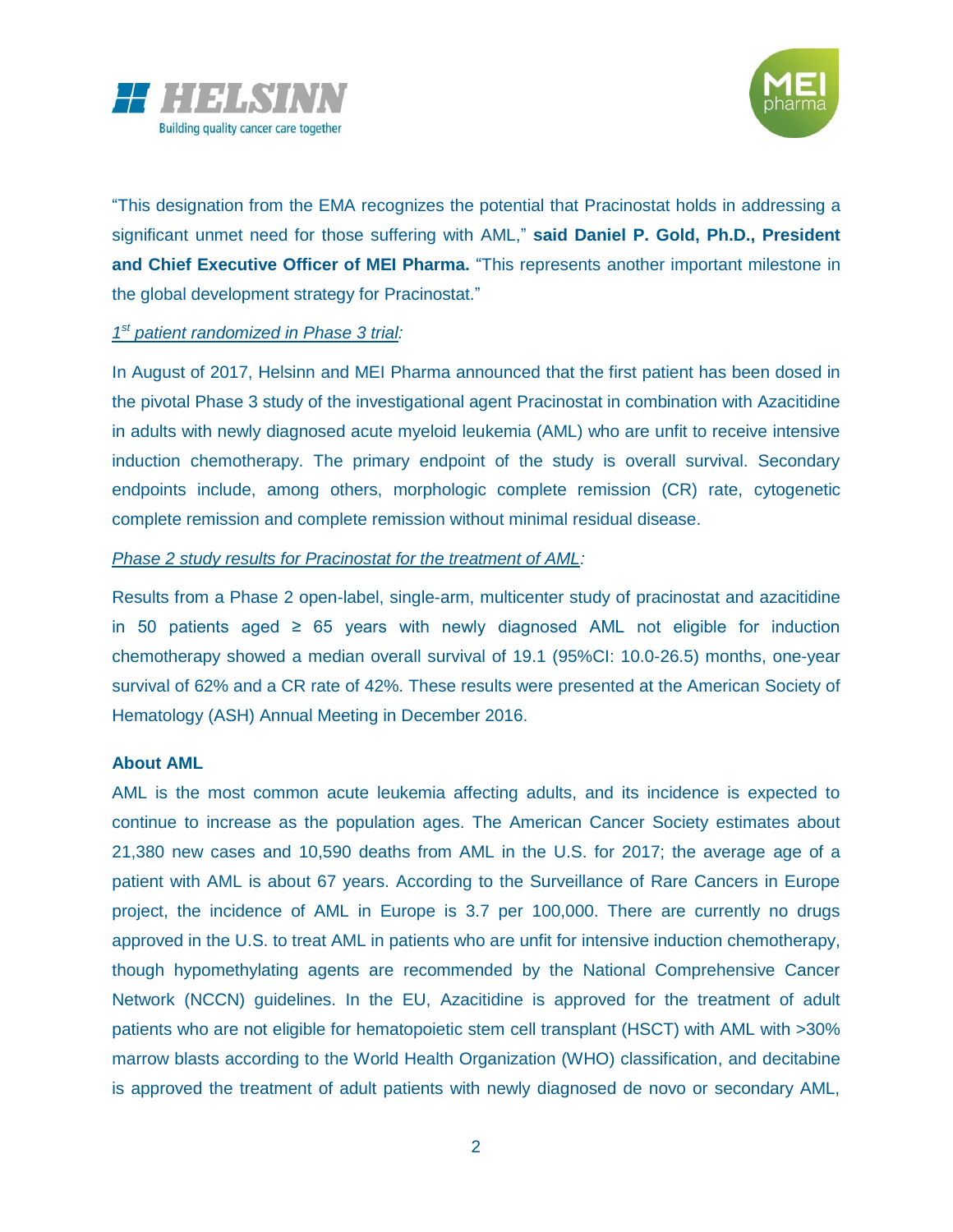



according to the World Health Organisation (WHO) classification, who are not candidates for standard induction chemotherapy.

#### **About Pracinostat**

Pracinostat is an oral histone deacetylase (HDAC) inhibitor that is in late-stage clinical development. The U.S. Food and Drug Administration has granted Breakthrough Therapy Designation for pracinostat in combination with Azacitidine for the treatment of patients with newly diagnosed AML who are ≥75 years of age or unfit for intensive chemotherapy. In August 2016, Helsinn and MEI Pharma entered into an exclusive license, development and commercialization agreement for pracinostat in AML and other potential indications. Under the terms of the agreement, Helsinn is granted a worldwide exclusive license to develop, manufacture and commercialize pracinostat, and is primarily responsible for funding its global development and commercialization. Pracinostat is under clinical investigation and has not been approved by any health authority worldwide.

#### **About the Helsinn Group**

Helsinn is a privately owned pharmaceutical group with an extensive portfolio of marketed cancer care products and a robust drug development pipeline. Since 1976, Helsinn has been improving the everyday lives of patients, guided by core family values of respect, integrity and quality. The Group works across pharmaceuticals, biotechnology, medical devices and nutritional supplements and has expertise in research, development, manufacture and the commercialization of therapeutic and supportive care products for cancer, pain and inflammation and gastroenterology. In 2016, Helsinn created the Helsinn Investment Fund to support early-stage investment opportunities in areas of unmet patient need. Since 2012, Helsinn has been coordinating clinical and regulatory activities in China from Beijing and in 2017 established an office in Shanghai to pursue commercial activities. The company is headquartered in Lugano, Switzerland, with operating subsidiaries in Switzerland, Ireland, and the U.S., as well as a product presence in approximately 190 countries globally. For more information, please visit [www.helsinn.com.](http://www.helsinn.com/)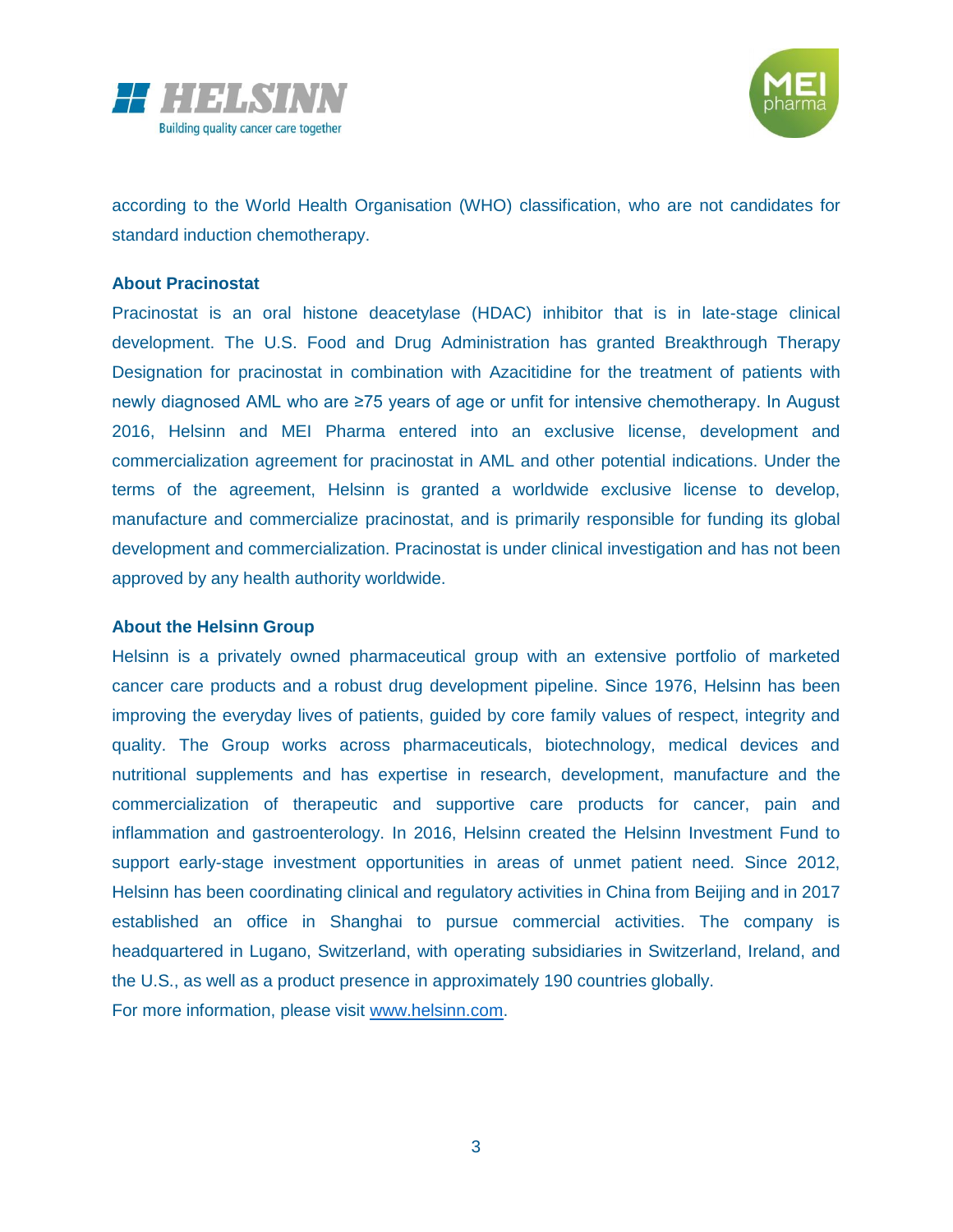



#### **About MEI Pharma**

MEI Pharma, Inc. (Nasdaq: MEIP) is a San Diego-based oncology company focused on the clinical development of novel therapies for cancer. The Company's portfolio of drug candidates includes pracinostat, a late-stage oral HDAC inhibitor that is partnered with Helsinn Healthcare, SA. MEI Pharma's clinical development pipeline also includes ME-401, a highly differentiated oral PI3K delta inhibitor currently in a Phase Ib study in patients with relapsed/refractory chronic lymphocytic leukemia (CLL) or follicular lymphoma, and voruciclib, an oral, selective CDK inhibitor shown to suppress MCL1, a known mechanism of resistance to BCL2 inhibitors. The Company is also developing ME-344, a novel mitochondrial inhibitor currently in an investigatorsponsored study in combination with bevacizumab for the treatment of HER2-negative breast cancer. For more information, please visit [www.meipharma.com.](http://www.meipharma.com/)

#### **Helsinn Group and MEI Pharma Forward-Looking Statements**

*Under U.S. law, a new drug cannot be marketed until it has been investigated in clinical studies and approved by the FDA as being safe and effective for the intended use. Statements included in this press release that are not historical in nature are "forward-looking statements" within the meaning of the "safe harbor" provisions of the Private Securities Litigation Reform Act of 1995. You should be aware that our actual results could differ materially from those contained in the forward-looking statements, which are based on management's current expectations and are subject to a number of risks and uncertainties, including, but not limited to, our failure to successfully commercialize our product candidates; costs and delays in the development and/or FDA approval, or the failure to obtain such approval, of our product candidates; uncertainties or differences in interpretation in clinical trial results; our inability to maintain or enter into, and the risks resulting from our dependence upon, collaboration or contractual arrangements necessary for the development, manufacture, commercialization, marketing, sales and distribution of any products; competitive factors; our inability to protect our patents or proprietary rights and obtain necessary rights to third party patents and intellectual property to operate our business; our inability to operate our business without infringing the patents and proprietary rights of others; general economic conditions; the failure of any products to gain market acceptance; our inability to obtain any additional required financing; technological changes; government regulation; changes in industry practice; and onetime events. We do not intend to update any of these factors or to publicly announce the results of any revisions to these forward-looking statements.*